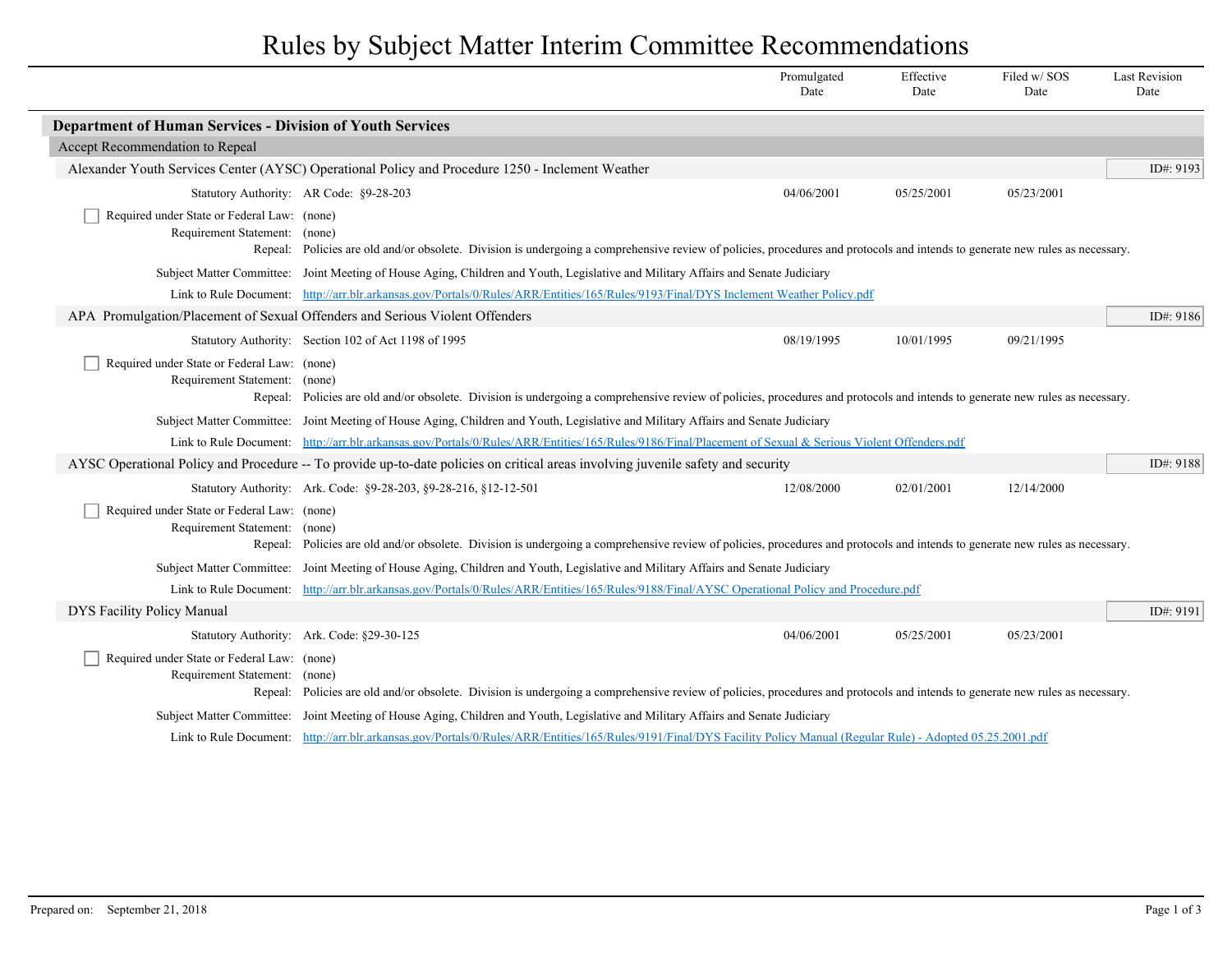## Rules by Subject Matter Interim Committee Recommendations

|                                                                              |                                                                                                                                                                                                                                                                                                                                                                                                                                                                                                                              | Promulgated<br>Date | Effective<br>Date | Filed w/SOS<br>Date | <b>Last Revision</b><br>Date |  |
|------------------------------------------------------------------------------|------------------------------------------------------------------------------------------------------------------------------------------------------------------------------------------------------------------------------------------------------------------------------------------------------------------------------------------------------------------------------------------------------------------------------------------------------------------------------------------------------------------------------|---------------------|-------------------|---------------------|------------------------------|--|
| DYS Facility Policy Manual                                                   |                                                                                                                                                                                                                                                                                                                                                                                                                                                                                                                              |                     |                   |                     | ID#: 9189                    |  |
|                                                                              | Statutory Authority: AR Code: 9-28-203(b)(1) and $\S9-28-402(12)(A)(x)(a)$                                                                                                                                                                                                                                                                                                                                                                                                                                                   | 12/08/2000          | 02/01/2001        | 12/14/2000          |                              |  |
| Required under State or Federal Law: (none)<br>Requirement Statement: (none) | Repeal: Policies are old and/or obsolete. Division is undergoing a comprehensive review of policies, procedures and protocols and intends to generate new rules as necessary.                                                                                                                                                                                                                                                                                                                                                |                     |                   |                     |                              |  |
|                                                                              | Subject Matter Committee: Joint Meeting of House Aging, Children and Youth, Legislative and Military Affairs and Senate Judiciary                                                                                                                                                                                                                                                                                                                                                                                            |                     |                   |                     |                              |  |
|                                                                              | Link to Rule Document: http://arr.blr.arkansas.gov/Portals/0/Rules/ARR/Entities/165/Rules/9189/Final/DYS Facility Policy Manual 1 (91 pages).pdf                                                                                                                                                                                                                                                                                                                                                                             |                     |                   |                     |                              |  |
|                                                                              | DYS Policies: 7002.04.06 - Access to Healthcare; 7002.05.14 - Juvenile Rights and Responsibilities; 7002.05.23 - Juvenile Dental Health Screening and Care                                                                                                                                                                                                                                                                                                                                                                   |                     |                   |                     | ID#: $9196$                  |  |
| <b>Statutory Authority:</b>                                                  | elated Standard: 4-JCF-4c-05; 4C-16 AR Code: §9-28-209 Resource: 29 CFR<br>1910.151; Related Standard: 3-JCRF-3D-01-07 AR Code: §9-28-203, et seq.<br>Resource: Arkansas Code, ACA Standards; Related Standard: ACA 4-JCF-4C-01.4C-<br>12; 3-JCRF-4C-09, 4C-13, et seq. AR Code: §17-82-101, et seq., §4-29-401, et seq.,<br>§9-28-209 Resource: Arkansas Dental Practices Act, Clinical Guidelines on<br>Adolescent Oral Healthcare, American Academy of Pediatric Denistry (AAPD) and<br>American Correctional Association | 06/01/2010          | 09/01/2010        | 08/03/2010          |                              |  |
| Required under State or Federal Law: (none)<br>Requirement Statement:        | (none)<br>Repeal: Policies are old and/or obsolete. Division is undergoing a comprehensive review of policies, procedures and protocols and intends to generate new rules as necessary.                                                                                                                                                                                                                                                                                                                                      |                     |                   |                     |                              |  |
|                                                                              | Subject Matter Committee: Joint Meeting of House Aging, Children and Youth, Legislative and Military Affairs and Senate Judiciary                                                                                                                                                                                                                                                                                                                                                                                            |                     |                   |                     |                              |  |
|                                                                              | Link to Rule Document: http://arr.blr.arkansas.gov/Portals/0/Rules/ARR/Entities/165/Rules/9196/Final/Access to Healthcare, Dental Health Screening and Juvenile Rights & Responsibilities.pdf                                                                                                                                                                                                                                                                                                                                |                     |                   |                     |                              |  |
| DYS Policy and Procedure 1000 - Policy Development                           |                                                                                                                                                                                                                                                                                                                                                                                                                                                                                                                              |                     |                   |                     | ID#: 9190                    |  |
|                                                                              | Statutory Authority: Ark. Code: §9-28-203                                                                                                                                                                                                                                                                                                                                                                                                                                                                                    | 04/06/2001          | 05/25/2001        | 05/23/2001          |                              |  |
| Required under State or Federal Law: (none)<br>Requirement Statement: (none) | Repeal: Policies are old and/or obsolete. Division is undergoing a comprehensive review of policies, procedures and protocols and intends to generate new rules as necessary.                                                                                                                                                                                                                                                                                                                                                |                     |                   |                     |                              |  |
|                                                                              | Subject Matter Committee: Joint Meeting of House Aging, Children and Youth, Legislative and Military Affairs and Senate Judiciary                                                                                                                                                                                                                                                                                                                                                                                            |                     |                   |                     |                              |  |
|                                                                              | Link to Rule Document: http://arr.blr.arkansas.gov/Portals/0/Rules/ARR/Entities/165/Rules/9190/Final/DYS Policy Development.pdf                                                                                                                                                                                                                                                                                                                                                                                              |                     |                   |                     |                              |  |
|                                                                              | DYS Policy and Procedure 1075 - Interface between Audit and Compliance and Community and Specialized Services Section                                                                                                                                                                                                                                                                                                                                                                                                        |                     |                   |                     | ID#: 9194                    |  |
|                                                                              | Statutory Authority: Ark. Code: §9-28-203                                                                                                                                                                                                                                                                                                                                                                                                                                                                                    | 04/06/2001          | 05/25/2001        | 05/23/2001          |                              |  |
| Required under State or Federal Law: (none)<br>Requirement Statement: (none) | Repeal: Policies are old and/or obsolete. Division is undergoing a comprehensive review of policies, procedures and protocols and intends to generate new rules as necessary.                                                                                                                                                                                                                                                                                                                                                |                     |                   |                     |                              |  |
|                                                                              | Subject Matter Committee: Joint Meeting of House Aging, Children and Youth, Legislative and Military Affairs and Senate Judiciary                                                                                                                                                                                                                                                                                                                                                                                            |                     |                   |                     |                              |  |
|                                                                              | Link to Rule Document: http://arr.blr.arkansas.gov/Portals/0/Rules/ARR/Entities/165/Rules/9194/Final/DYS Interface - Audit & Compliance and Community & Specialized Services Section.pdf                                                                                                                                                                                                                                                                                                                                     |                     |                   |                     |                              |  |